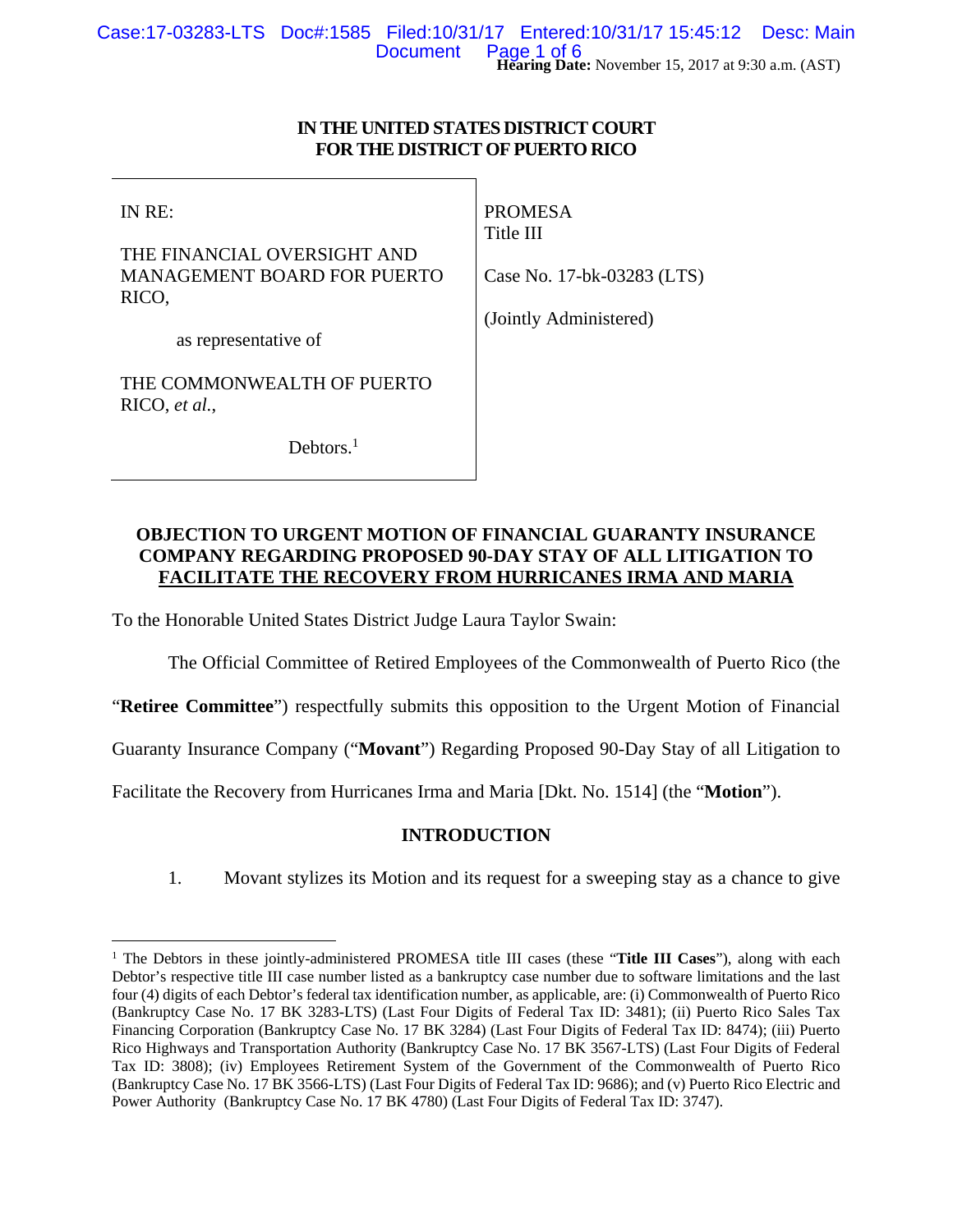#### Case:17-03283-LTS Doc#:1585 Filed:10/31/17 Entered:10/31/17 15:45:12 Desc: Main Page 2 of 6

"the government and the people of Puerto Rico … time to recover from the impact of [Hurricane Irma and Hurricane Maria]." (Mot. ¶ 5.) That proffered justification, however, is little more than a smoke screen for the Movant's true purpose—to stop these Title III Cases in their tracks *except* for the Appointments Clause challenge to the constitutionality of PROMESA. (*See* Mot. ¶ 12.)

2. In support of the Motion, Movant proffers nothing. That failure is unsurprising. Stays of adversary proceedings are disfavored, and stays of entire bankruptcy cases even more so. It does not appear that any court has allowed a party to do what Movant seeks here— cherry-pick the one issue it wishes to address through a court-ordered shutdown of all other matters. The Motion should be denied.

#### **OBJECTION**

3. While the Motion is devoid of any case law, the law concerning a court's inherent power to issue stays in the bankruptcy context and other civil contexts is well-developed and has arisen in a variety of contexts. For example, parties request stays when there is competing foreign litigation that seeks to resolve a similar dispute, *see Detroit Int'l Bridge Co. v. Gov't of Canada*, 78 F.Supp.3d 117, 120 (D.D.C. 2015), or when a bankruptcy proceeding intersects with criminal law implicating rights against self-incrimination, *see Layng v. Garcia (In re Garcia)*, 569 B.R. 480, 487–88 (Bankr. N.D. Ill. 2017), or when a party seeks a stay pending appeal, *see Elias v. Sumski (In re Elias)*, 182 Fed. App'x 3, 4 (1st Cir. 2006).

4. While the exact test a court uses to determine a stay request may vary depending on the precise context in which it arises, three themes emerge. *First*, it is the movant's burden to demonstrate why a stay is necessary. As one court explained, "[t]he moving party must make out a clear case of hardship or inequity in being required to go forward, if there is even a fair possibility that the stay for which he prays will work damages to someone else." *Ohio Willow Wood Co v. Thermo-Ply, Inc.*, 2008 WL 8793604, at \*1 (E.D. Tex. Mar. 26, 2008) (internal quotations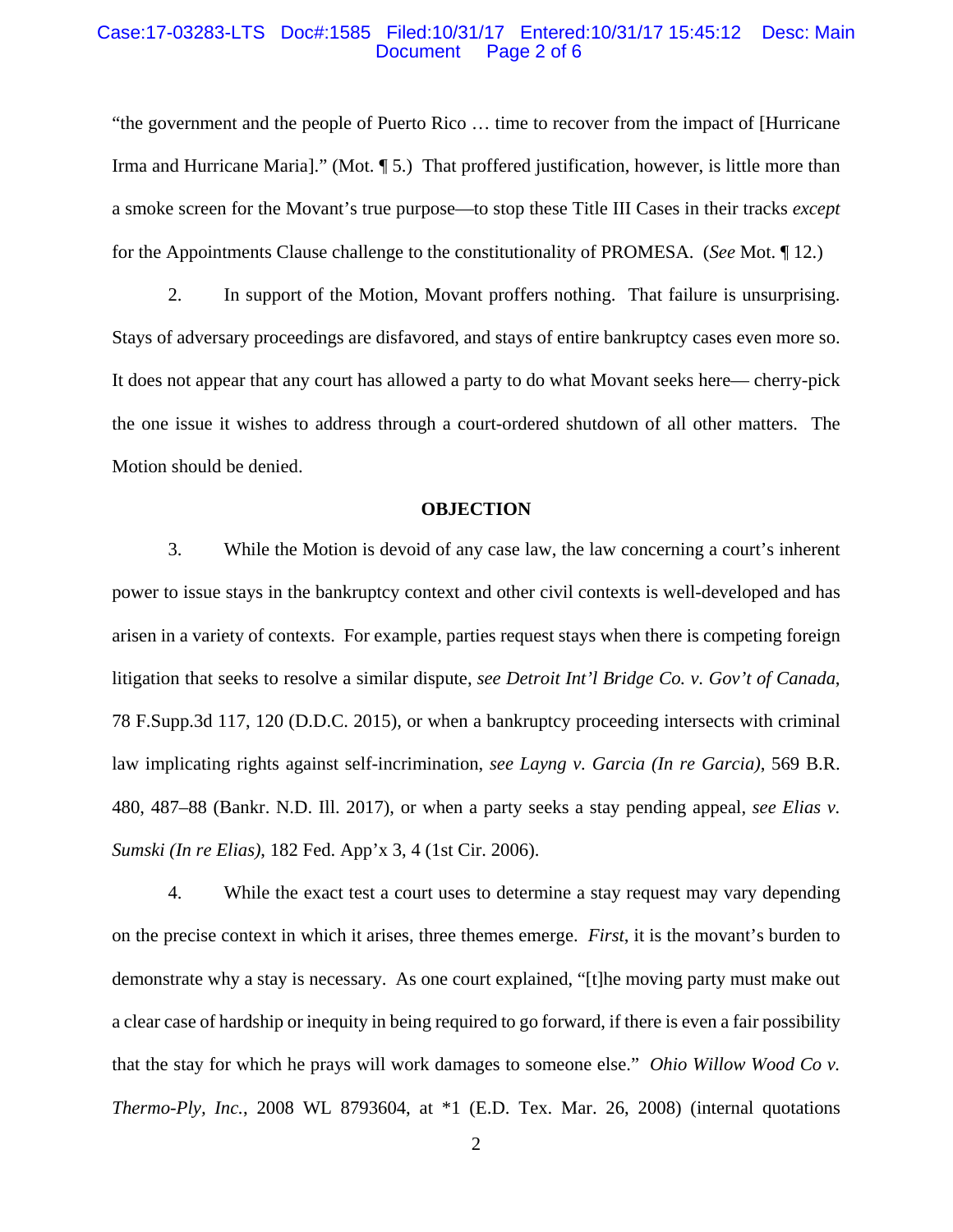#### Case:17-03283-LTS Doc#:1585 Filed:10/31/17 Entered:10/31/17 15:45:12 Desc: Main Page 3 of 6

omitted); *MD Acquisition, LLC v. Myers (In re Myers)*, 2012 WL 2884890, at \*2 (Bankr. N.D. Ohio July 13, 2012) (denying stay and holding that the "burden is on … movant to demonstrate that the prejudice to it outweighs the harm to [non-movant].")

5. *Second*, principles of fairness drive the analysis. In *Microfinancial, Inc. v. Premier Holidays Int'l, Inc.*, 385 F.3d 72, 78 (1st Cir. 2004), the First Circuit denied a stay, holding that "[t]he decision to grant or deny such a stay involves competing interests[,]" which include "the interests of the civil plaintiff in proceeding expeditiously with the civil litigation, including the avoidance of any prejudice to the plaintiff should a delay transpire; ... the hardship to the defendant …; [and] the interests of third parties." *Accord In re Elias*, 182 Fed. App'x at 4 (same); *Solidus Networks, Inc. v. Excel Innovations, Inc. (In re Excel Innovations, Inc.)*, 502 F.3d 1086, 1094-96 (9th Cir. 2007) (holding that when determining whether to issue a stay against a non-debtor, a court should use the traditional standard for a preliminary injunction, which includes an analysis of "the relative hardship of the parties"); *First Bank Puerto Rico Inc. v. Foti (In re Int'l Home Products Inc.)*, 491 B.R. 607, 626-27 (Bankr. D.P.R. 2013) (same).

6. *Third*, a stay in any circumstance is considered "an extraordinary remedy," and the broader the stay sought, the more skeptical courts become. *In re Shubh Hotels Pittsburgh, LLC*, 495 B.R. 274, 288 (Bankr. W.D. Penn. 2013); *see also Walsh Sec., Inc. v. Cristo Corp. Mgmt. Ltd.*, 7 F. Supp. 2d 523, 526 (D.N.J. 1998). Attempts to stay entire bankruptcy/restructuring proceedings find *no* favor with the courts. *See Phillips v. First Nat'l Ins. Co. of America (In re Phillips*), No. 10-3075, 2011 WL 2447954, at  $*3$  (S.D. Tex. June 15, 2011) (denying request to stay adversary proceeding and classifying such an action as an "extraordinary step"). For example, in *FMG Inc. v. Western Development Corp. (In re FMG, Inc.)*, No. 91 C 6018, 1991 WL 247595, at \*3 (N.D. Ill. Nov. 14, 1991), the movant sought to stay the debtor's bankruptcy case in its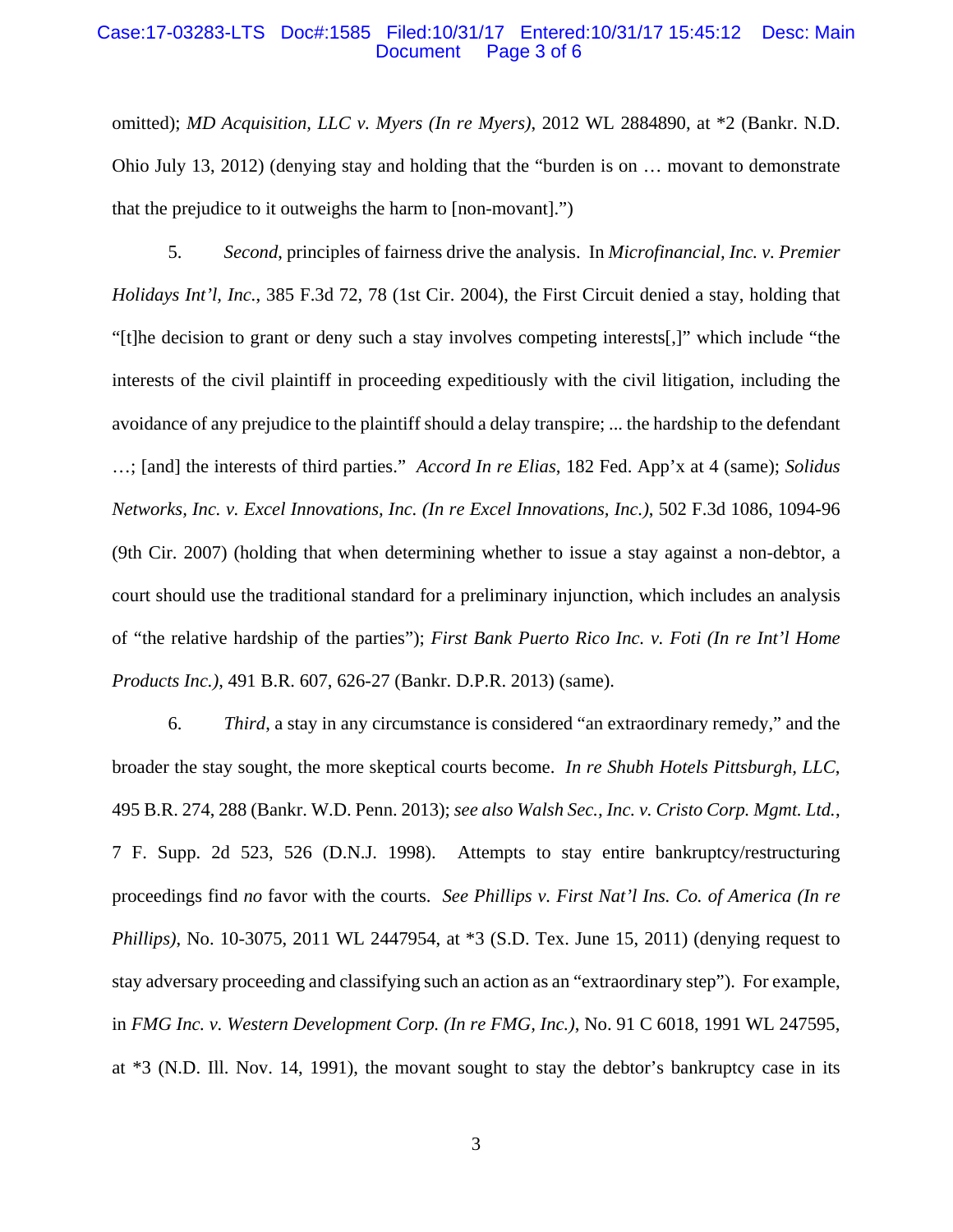#### Case:17-03283-LTS Doc#:1585 Filed:10/31/17 Entered:10/31/17 15:45:12 Desc: Main Page 4 of 6

entirety. There, as here, the movant "cited no support for its position," and the court had no trouble denying the request. In doing so, the court held that movant's request was "too extreme [and] would only hamper the expediency of the bankruptcy process." *Id*. The court refused to "sanction a practice that will permit matters to languish in bankruptcy court." *Id*.

7. The application of the relevant case law requires the denial of the Motion. Movant has failed to carry (or even attempt to carry) its burden of showing why fairness dictates the imposition of any stay, much less the broad stay Movant seeks. Movant provides no legal support for its position and wholly ignores the *sine non qua* of a stay analysis—that the prejudice Movant would suffer if the stay is not given clearly outweighs the harm other parties in interest will suffer if it is. Instead, Movant rests on the claim that there should be a stay because the Fiscal Plan will need to be adjusted. That argument is suspect for at least four reasons.

8. *First,* the Retiree Committee believes that Puerto Rico and its citizens are in fact better served if the recovery efforts and the reorganization move forward in tandem as that will bring relief to the Commonwealth (both structurally and financially) as quickly as possible. The numerous important legal issues that have arisen and that continue to arise in these Title III Cases—involving, for example, the relative priority of various claims and the extent of certain creditors' secured claims—are not going away, even if the Fiscal Plan changes. The sooner these issues are resolved, the sooner Puerto Rico will be able to move forward towards a better future. In recognition of that fact, both the Commonwealth and the Financial Management and Oversight Board (the "**FOMB**") have opposed Movant's stay request. Indeed, shortly after Hurricane Maria, the Commonwealth advised this Court that it would speak up if matters needed to be stayed to assist the recovery effort. [Dkt. No. 1360.] The Commonwealth and the FOMB have not asked for a stay here, and their views as the *only* parties which must address *both* the recovery efforts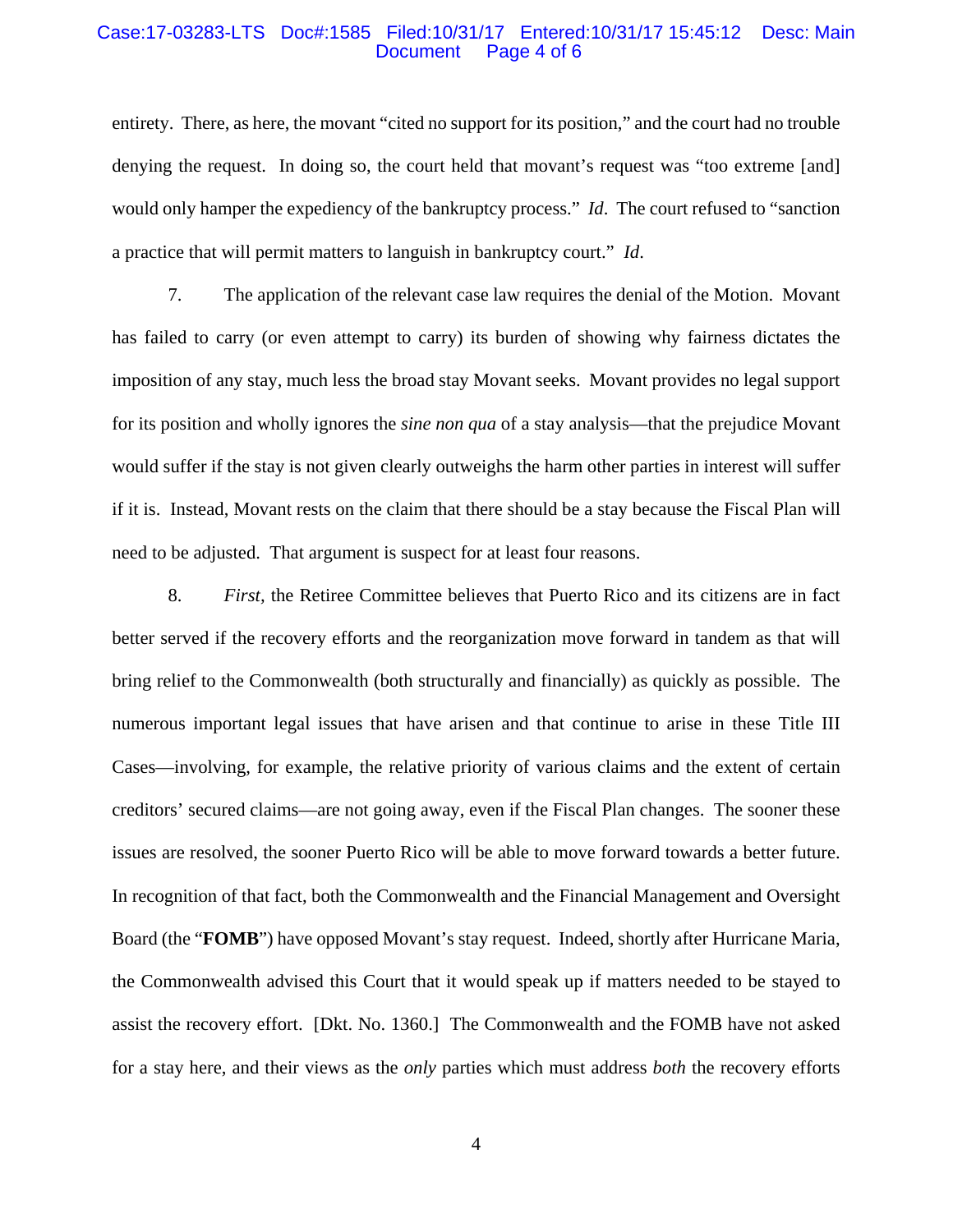#### Case:17-03283-LTS Doc#:1585 Filed:10/31/17 Entered:10/31/17 15:45:12 Desc: Main Page 5 of 6

and the pending litigation should be respected.

9. *Second*, as a practical matter, most of the litigation that is currently pending has been brought by creditors located in the mainland United States. Movant is located in New York. Of the 27 adversary proceedings that are pending in these Title III cases, 22 have been filed by bondholders, bond insurers, or other creditors. If those creditors no longer want to proceed with those adversary proceedings because they believe their claims may become moot as a result of a new fiscal plan, they should seek to dismiss their cases. Indeed, plaintiffs in the *Assured Guaranty Corp., et al. v. Commonwealth of Puerto Rico, et al. adversary proceeding already have done so.* [Adv. Pro. 17-125, Dkt. No. 108.]

10. *Third,* courts generally consider granting stay requests only where the movant needs the protection of the stay and other parties are not severely impacted or where the court has found that it would be more efficient to allow another court in a parallel proceeding to decide certain overlapping issues in the first instance. In contrast, there does not appear to be any case where a party even sought, much less achieved, a stay based on the argument that there would be a more convenient time to adjudicate disputes or that the stay was requested for the benefit of its opponent, over its opponent's objection. Here, the Commonwealth and the FOMB state that they want to proceed; Movant, which is located in New York, certainly can proceed. The stay request should be denied.

11. *Finally,* Movant's proffered concern for the rebuilding of Puerto Rico rings hollow. On the one hand, Movant derides the fact that "we have Title III cases and adversary proceeding purporting to deal with 'legal issues'" while Puerto Rico seeks to rebuild from the hurricanes. (Mot. ¶ 10.) On the other hand, Movant is perfectly fine with the "Appointments Clause issues … being excepted from the requested stay and proceeding as scheduled." (Mot. 112.) Movant,

5